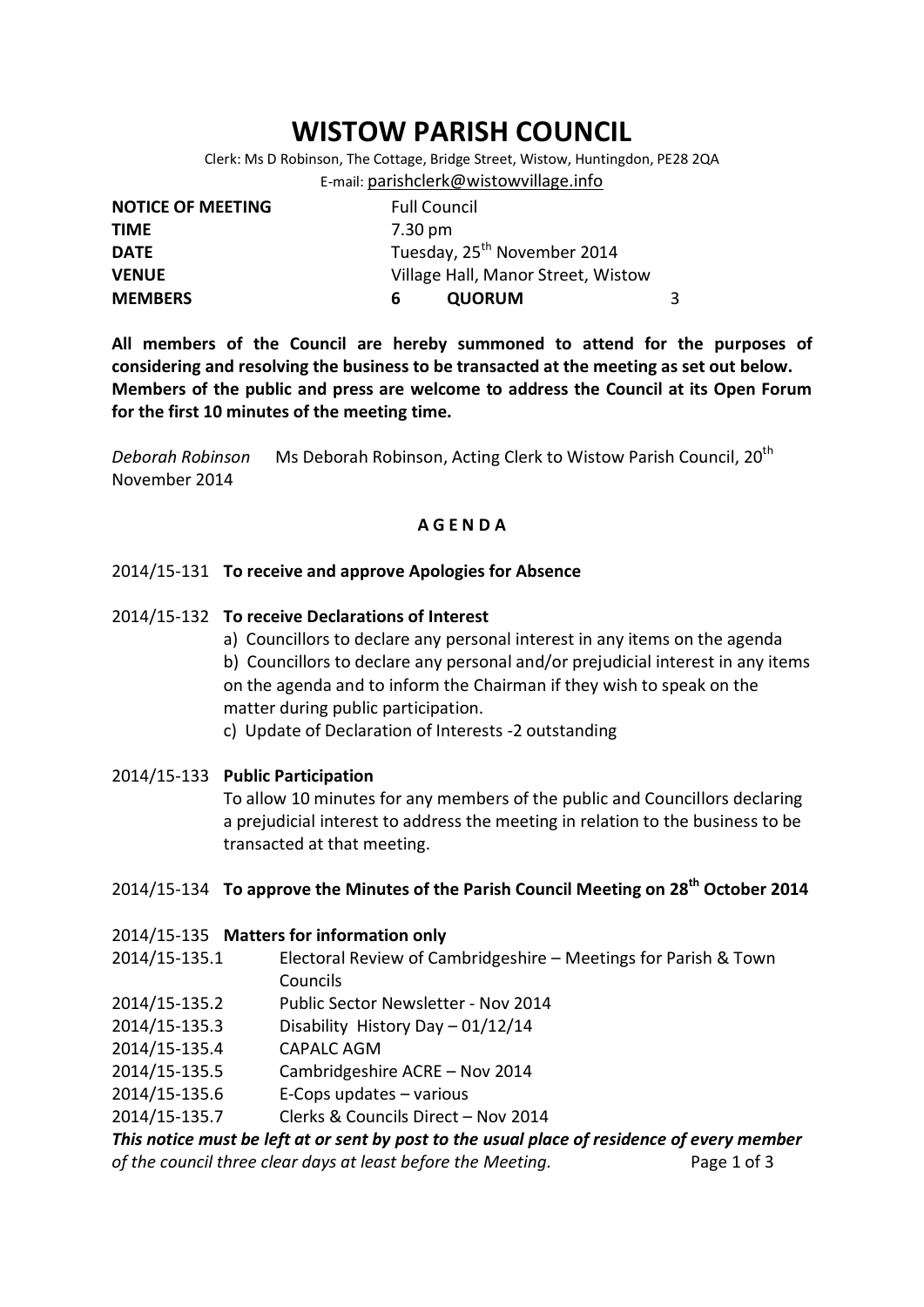# **2014/15-136 Policing Matters**

2014/15-136.1 Speedwatch Update

# 2014/15-137 **To receive reports from County and District – Mr M Tew, Mr P Bucknell, Mrs A Curtis**

# 2014/15-138 **Finance**

- a) to approve the Financial Statement and Cashflow for 2014/15
- b) to approve payment of outstanding amounts
	- Ray Burton Service 61 E395.00
	- The Play Inspection Company Ltd £71.94
- d) proposed budget for 2015/16 to confirm precept –
- e) Internal Auditor recommendations from CPALC

# 2014/15-139 **Correspondence**

- 2014/15-139.1 Play Inspections Stock Valuation
- 2014/15-139.2 New Standard Regime & Code of Conduct Revised April 2014
- 2014/15-139.3 Register of Interest & Candidates Qualification– E Willis
- 2014/15-139.4 Street Lighting Acknowledgement reported faults
- 2104/15-139-5 Norse Eastern Ltd Landscape Development/Services
- 2014/15-139-6 HDC Document Centre
- 2014/15-139-7 Local Government Boundary Commission Views on future division boundaries for the council
- 2014/15-139-8 Citizens Advise Bureau Acknowledgement of donation

## 2014/15-140 **To consider any Planning Applications received**

2014/15-140.1 1401057FUL – Communication between Wistow PC & HDC – Planning Services

# 2014/15-141 **Highways Report/Traffic Matters**

- 2014/15-141.1 MVAS purchase update on outstanding matters
- 2014/15-141.2 Any other traffic/road matters
- 2014/15-141.3 White lines at the junction of Parsonage Street and Church Street
- 2014/15-141.4 Salt Bins current condition/maintenance going forward

# 2014/15-142 **Maintenance Issues**

- 2014/15-142.1 Grass Cutting for 2015 season. RJ Warren Ltd
- 2014/15-142.2 Playground any outstanding matters
- 2014/15-142.3 Playground rota/risk assessment forms October (Mr Carter)
- 2014/15-142.4 Pollarding on Mill Road Action required
- 2014/15-142.5 Update on plan to fill out allotment hedge/obtaining trees
- 2014/15-142.6 Removal of PC1 and other streetlight issues

*This notice must be left at or sent by post to the usual place of residence of every member of the council three clear days at least before the Meeting.* Page 2 of 3